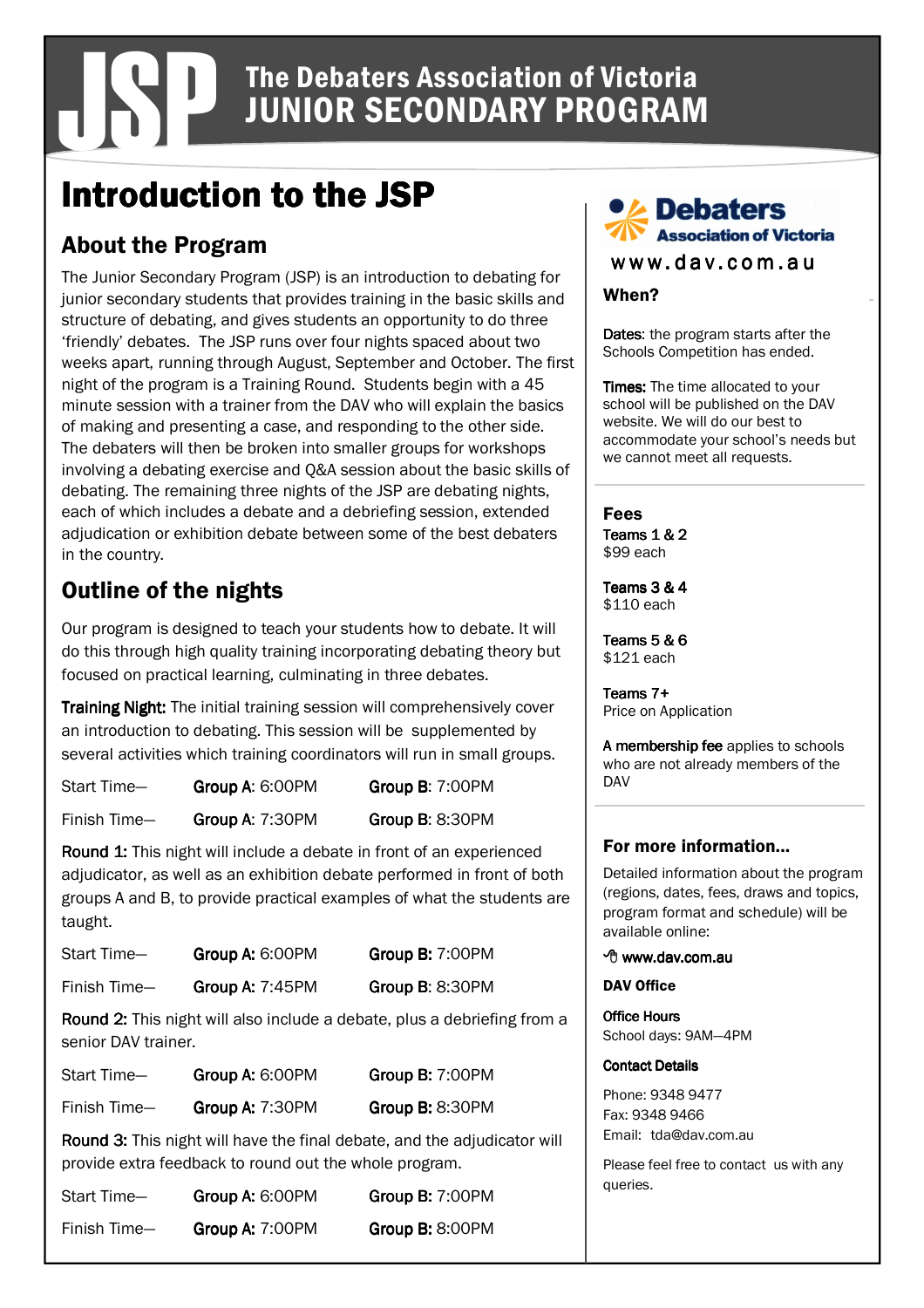# Junior Secondary Program Dates 2009

| Balwyn                        | <b>Brunswick</b>             | <b>Carrum Downs</b>          | Croydon                   |
|-------------------------------|------------------------------|------------------------------|---------------------------|
| Fintona Girls School,         | <b>Brunswick Secondary,</b>  | Carrum Downs SC,             | Croydon Secondary,        |
| Balwyn Rd, Balwyn             | Dawsons Rd, Brunswick        | McCormicks Rd                | Croydon Rd, Croydon       |
| Training: Monday 10 Aug       | Training: Wed 19 Aug         | <b>Training: Tues 15 Sep</b> | Training: Wed 19 Aug      |
| Rd 1: Monday 17 Aug           | Rd 1: Wed 2 Sep              | <b>Rd 1: Tues 13 Oct</b>     | Rd 1: Wed 16 Sep          |
| Rd 2: Monday 31 Aug           | <b>Rd 2: Wed 14 Oct</b>      | <b>Rd 2: Tues 20 Oct</b>     | <b>Rd 2: Wed 14 Oct</b>   |
| Rd 3: Monday 7 Sept           | <b>Rd 3: Wed 28 Oct</b>      | <b>Rd 3: Tues 27 Oct</b>     | <b>Rd 3: Wed 28 Oct</b>   |
| Geelong                       | Glen Iris*                   | Ivanhoe                      | Kew*                      |
| Sacred Heart College,         | Sacre Coeur, Burke Rd,       | Ivanhoe Grammar,             | Trinity Grammar,          |
| Retreat Rd, Geelong           | Glen Iris                    | The Ridgeway, Ivanhoe        | Charles St, Kew           |
| Training: Thurs 20 Aug        | Training: Monday 17 Aug      | Training: Wed 19 Aug         | Training: Tues 11 Aug     |
| Rd 1: Thurs 3 Sept            | Rd 1: Monday 31 Aug          | <b>Rd 1: Wed 2 Sep</b>       | <b>Rd 1: Tues 18 Aug</b>  |
| Rd 2: Thurs 17 Sept           | Rd 2: Monday 12 Oct          | <b>Rd 2: Wed 16 Sep</b>      | <b>Rd 2: Tues 25 Aug</b>  |
| Rd 3: Thurs 15 Oct            | <b>Rd 3: Mon 26 Oct</b>      | <b>Rd 3: Wed 14 Oct</b>      | Rd 3: Tues 8 Sep          |
|                               |                              |                              |                           |
| Lalor                         | <b>McKinnon</b>              | <b>Mentone</b>               | <b>Mt Waverley</b>        |
| Lalor Secondary College       | McKinnon Secondary,          | Mentone Girls Grammar,       | Avila College,            |
| David St, Lalor               | McKinnon Rd, McKinnon        | Mentone Pde, Mentone         | Charles St, Mt Waverley   |
| <b>Training: Thurs 3 Sept</b> | <b>Training: Thurs 6 Aug</b> | Training: Mon 3 Aug          | Training: Tues 25 Aug     |
| Rd 1: Thurs 10 Sept           | <b>Rd 1: Wed 19 Aug</b>      | <b>Rd 1: Mon 17 Aug</b>      | Rd 1: Tues 1 Sep          |
| <b>Rd 2: Thurs 15 Oct</b>     | Rd 2: Mon 7 Sep              | Rd 2: Mon 7 Sep              | Rd 2: Tues 8 Sep          |
| <b>Rd 3: Thurs 22 Oct</b>     | <b>Rd 3: Wed 16 Sep</b>      | <b>Rd 3: Mon 12 Oct</b>      | <b>Rd 3: Tues 15 Sep</b>  |
|                               |                              |                              |                           |
| Springvale                    | <b>Taylors Lakes</b>         | Warragul                     | Werribee                  |
| Springvale Secondary,         | Overnewton AGS,              | <b>St Pauls AGS</b>          | <b>Werribee Secondary</b> |
| Sandown Cr, Springvale        | Roberts Rd, Taylors Lakes    | Bowen St, Warragul           | Duncans Rd, Werribee      |
| Training: Tues 11 Aug         | Training: Wed 12 Aug         | Training: Thurs 13 Aug       | Training: Wed 19 Aug      |
| <b>Rd 1: Tues 18 Aug</b>      | <b>Rd 1: Wed 2 Aug</b>       | <b>Rd 1: Thurs 20 Aug</b>    | Rd 1: Wed 9 Sep           |
| Rd 2: Tues 1 Sep              | <b>Rd 2: Wed 21 Aug</b>      | Rd 2: Thurs 27 Aug           | Rd 2: Wed 7 Oct           |
| Rd 3: Tues 15 Sep             | Rd 3: Wed 4 Nov              | Rd 3: Thurs 3 Sep            | <b>Rd 3: Wed 14 Oct</b>   |
|                               |                              |                              |                           |

\*There may be a cap on the number of teams who can compete in each region. If one of these regions is your first preference please consider your second preference carefully.